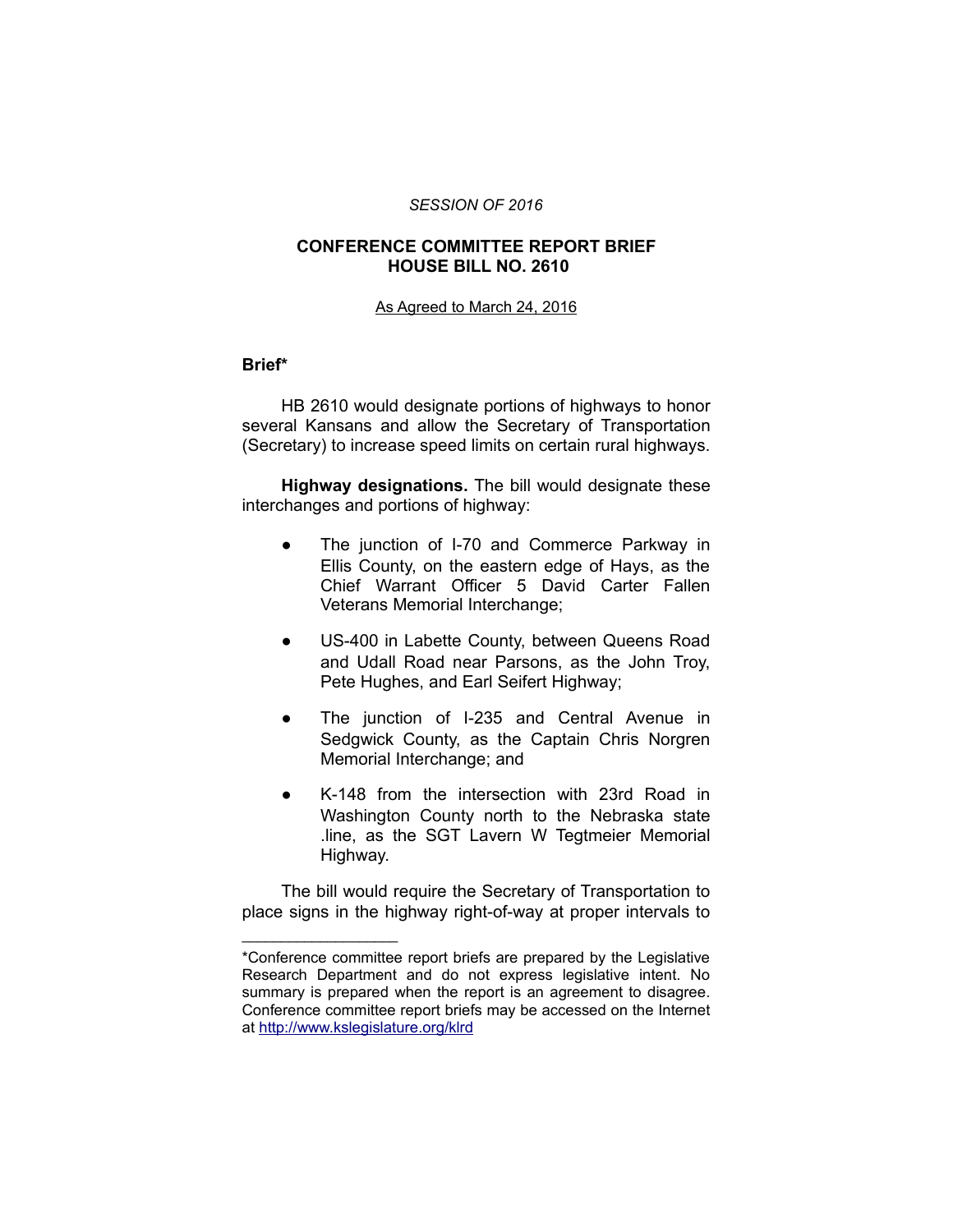indicate the designations, after sufficient moneys are received from gifts and donations to reimburse the Secretary for the cost of placing such signs and an additional 50.0 percent of the initial cost to defray future maintenance or replacement costs of such signs.

**Speed limits.** The bill would authorize the Secretary to increase the speed limit on certain highways outside of an urban district by 5 miles per hour (mph). The highways on which speed limits could be increased from 65 mph to 70 mph would be those that are not separated multilane highways (current speed limit of 75 mph) or any county or township highway (current speed limit of 55 mph). The bill would require the Secretary to consider, before increasing any such speed limit, the effects of certain violations of maximum speed limits not being construed as moving traffic violations or considered for liability insurance.

# **Conference Committee Action**

The Conference Committee agreed to the contents of HB 2610, as amended by the Senate Committee on Transportation, and added the contents of HB 2643, with an addition agreed to by the Conference Committee directing the Secretary to consider the effects of certain speed limit violations not being construed as moving traffic violations and a prohibition on certain speed limit violations being reported to the Division of Vehicles or considered by any insurance company in determining the rate charged for any automobile liability insurance policy or whether to cancel any such policy (known as the speed limit "buffer").

# **Background**

The bill would include provisions of HB 2610 and HB 2643.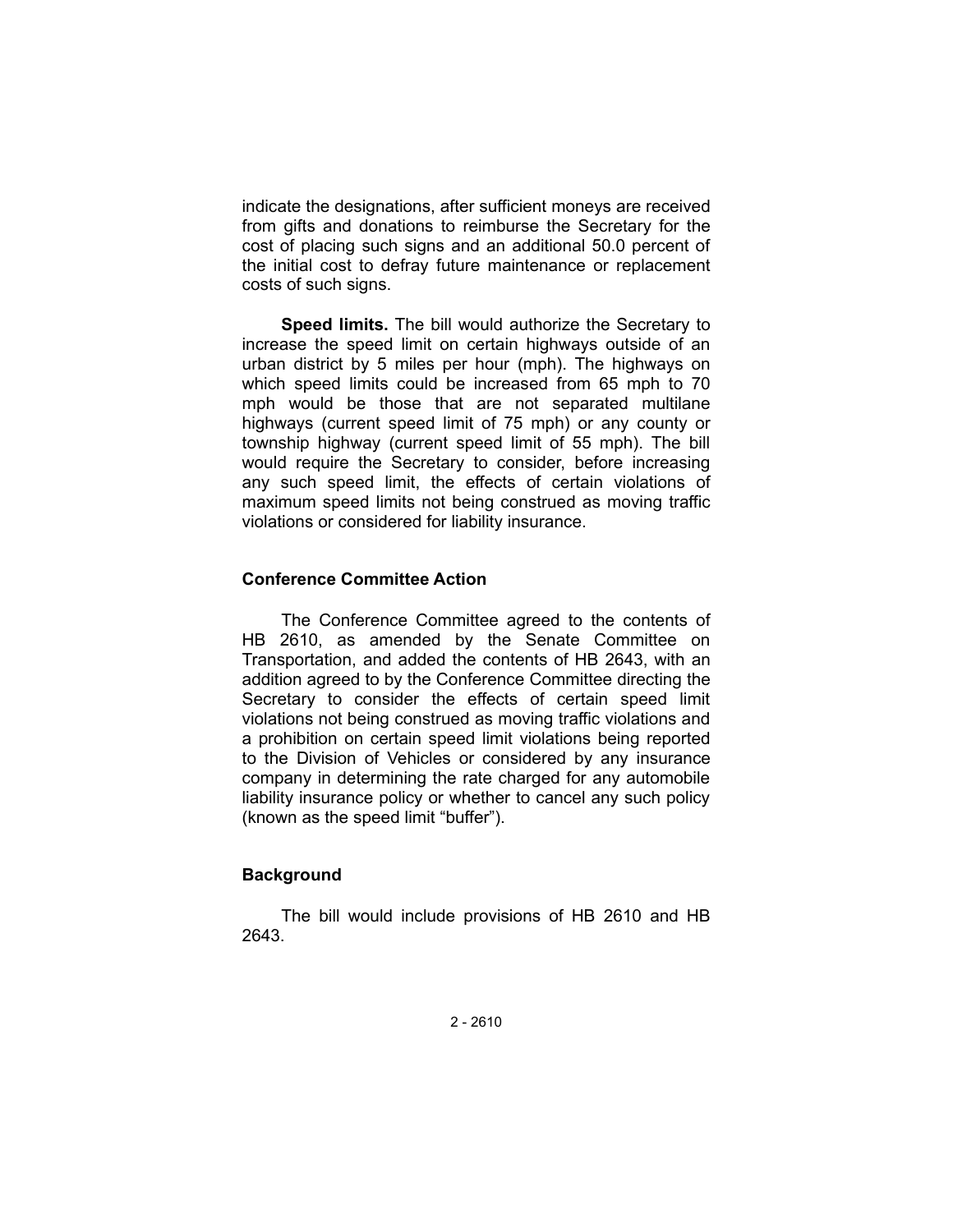### *HB 2610 Background*

The Senate Committee on Transportation amended the bill to add contents identical to those of HB 2722 to HB 2610, as amended by the House Committee of the Whole.

The Senate Committee on Transportation amended the bill to add contents identical to those of HB 2722 to HB 2610, as amended by the House Committee of the Whole.

# *HB 2610 Background*

**Carter designation.** Representative Boldra provided proponent testimony to the House Committee on Transportation. According to testimony, David Carter was a graduate of Hays High School and of Fort Hays State University. He died in Afghanistan in 2011, of wounds suffered when the helicopter of which he was one of two pilots was shot down. (The other pilot also was from Hays and is honored with the CW2 Bryan J. Nichols Fallen Veterans Memorial Interchange at the interchange of I-70 and US-183.) There was no other testimony.

The House Committee amended the bill to reflect the honoree's final rank of Chief Warrant Officer 5 and to insert the provisions of HB 2520, as introduced.

According to the fiscal note prepared by the Division of the Budget, the Kansas Department of Transportation (KDOT) estimates it will cost \$10,180 to manufacture and install four signs showing the designation, two along I-70 and two along Commerce Parkway. Including an additional 50.0 percent of the initial cost to defray future sign maintenance, a total of \$15,270 would need to be received from donations to install the signs.

**Tegtmeier designation.** Senator Bowers and Representative Schwartz testified to the Senate Committee on Transportation in support of the bill and asked that the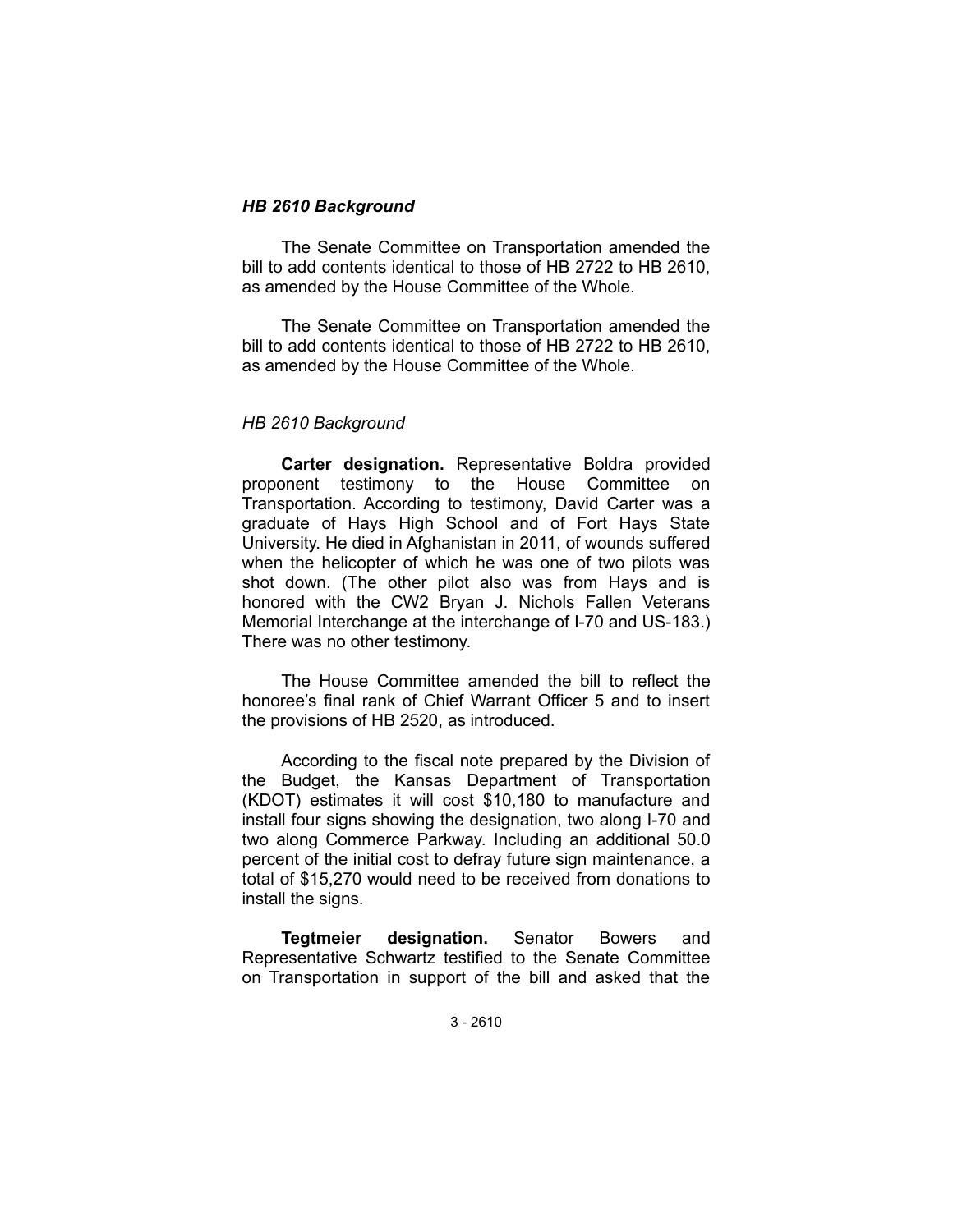language of HB 2722 to honor Sgt. Lavern W. Tegtmeier be added to HB 2610. According to testimony, Sgt. Tegtmeier was the first soldier from Washington County to die in the Vietnam War; he died in 1968, while assisting a fellow soldier.

The Senate Committee amended the bill to add language identical to that of HB 2722.

According to the fiscal note prepared by the Division of the Budget on HB 2722, KDOT estimates it will cost \$2,620 to manufacture and install two signs showing the designation. Including an additional 50.0 percent of the initial cost to defray future sign maintenance, a total of \$3,930 would need to be received from donations to install the signs.

### *HB 2520 Background*

Representative Proehl requested the bill and offered proponent testimony to the House Committee on Transportation. According to testimony, the three men were instrumental in the effort to have US-160 redesignated as US-400. (A highway farther south is now designated as US-160.) There was no other testimony.

According to the fiscal note prepared by the Division of the Budget, KDOT estimates it will cost \$2,340 to manufacture and install two signs showing the designation. Including an additional 50.0 percent of the initial cost to defray future sign maintenance, a total of \$3,510 would need to be received from donations to install the signs.

Any fiscal effect associated with the bill is not reflected in *The FY 2017 Governor's Budget Report*.

# *HB 2643 Background*

At the House Committee on Transportation hearing, Representative Kleeb provided proponent testimony on the